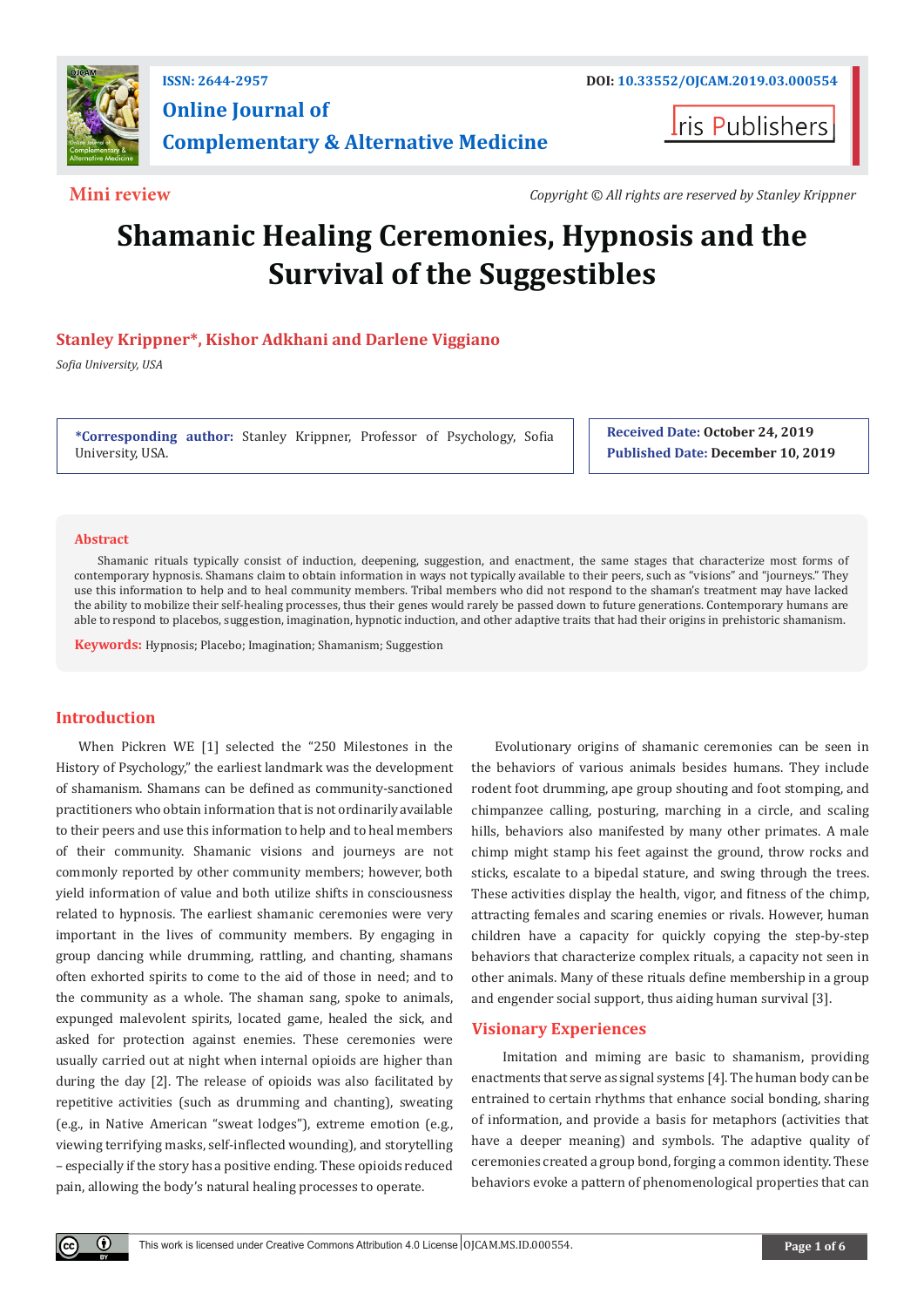be referred to as an integrative mode of consciousness, producing brain wave synchronization especially in the alpha and theta ranges [5,6]. The integration connects cortical hemispheres as well as higher and lower brain centers.

Shamanic visionary experiences engage a capacity for selfrepresentation similar to that found in dream reports. In both, a scenario is constructed that is risk-free, yet provides an examination of options for future behavior. Symbolization and metaphor-making are found in both experiences, and are used to process daytime emotional residues, often dispersed in novel settings. This symbol system engages in processing recent events and their emotional concomitants, enabling the recall of valuable information when it is needed. Dream symbols integrate body awareness into waking consciousness and create a "spirit world" filled with benevolent and malevolent agents. Spirits can arise from dreams, but also from projecting human qualities onto other forms of Nature. This process allowed the shaman's community to create meaning from what was unknown, hence coping with that which was perceived as dangerous. Meaning and intentionality were projected onto the natural world, both living and non-living.

The assumption of spirits to adapt to a social context helps in understanding the behavior of others and explaining why these fellow humans react in predictable ways. This is a "theory of mind," one that is needed to provide explanations and to make inferences. Spirits expand human abilities to construct scenarios and predict consequences. Spirits are part of this "theory of mind" providing a way to explain bizarre and puzzling behavior and events. Spirits also allow for the expression of unconscious needs and regulate functions that are beyond volitional control. Power animals serve many of the same function as spirits, providing a visible means to represent human qualities. These animal guides also allow one to identify natural agents such as game, severe weather, and medicinal plants.

### **Evolution of Shamanic Treatment**

Shamans engaged spirits to assist in healing, creating conditions for therapeutic changes. These changes could be canalized, becoming an integral part of one's self identity. Tribal members who did not respond to the shaman's treatment may have lacked the ability to mobilize their self-healing processes, thus their genes would rarely be passed down to future generations [7,8].

The evolution of modern human immune systems can be traced back at least 16 million years, well before the split between humans and gorillas [9]. People having a capacity for suggestion and response expectancy were more likely to benefit from shamanic healing ceremonies, especially for infectious diseases such as pneumonia. Since no antibiotics were available, they needed to rely on other ways to enhance immune system functioning. Those who did not have these capacities did not benefit as much from these ceremonies and were more likely to die from infections. This reduced their chance to procreate and their presence in the human genetic pool probably grew smaller [10]. This evolutionary process

may explain why modern humans have the capacity to respond to hypnotic suggestion.

The rapid brain growth of early humans apparently occurred at the same time as the transition from a partial to a bipedal gait and a significant loss of body hair. These changes in body structure also led to changes in lifestyle as humans became hunter-gatherers rather than foragers. They systematically sought out food sources, sharing what they found. The use of imagination was not only practiced by shamans but by hunters who imagined that they were their game, and where they could be found. They also gathered data, such as broken twigs and overturned pebbles. Members of the group would share knowledge and take action. They understood their world through myth and metaphor. The difference between a superstitious belief and a scientific theory is the amount of evidence supporting it. Hence, humans have been practicing science since the dawn of the species [11]. Myth laid the groundwork for science just as magic did for technology.

Shamanic healing ceremonies integrated non-verbal information with language-mediated activities. Stress hormone levels were reduced by shifting from autonomic nervous system control to parasympathetic nervous system dominance. During these ceremonies, serotonin was activated, and dopamine levels adjusted to this activation. The resulting "relaxation responses" enhanced serotonin levels that were conducive to healing. Genetically, tribal members rarely passed their genes to future generations if they could not integrate brain activities, did not dream or fantasize, did not benefit from social support, could not engage in symbolic and metaphoric thinking, lacked the ability to attribute events to spirits and power animals, and could produce neither placebo nor relaxation responses. Placebo effects play an important role in medicine (both allopathic and alternative), psychotherapy, education, nutrition, and politics. Kirsch and Silberstein [12] have argued how data from a meta-analysis indicate that placebos work as well as medication in the treatment of depression.

It is an oversimplification to claim that placebos are "all in the mind." Placebos can evoke measurable bodily changes. Depressed patients on placebos experience increased activity in their prefrontal cortex, which reduces their symptoms. Patients with Parkinson's disease, following placebo treatment, trigger a flood of dopamine in their neurotransmitters. After given a placebo, people with chronic pain often feel relief due to the release of paindampening endorphins and a decrease in pain-related activity in the brain and spinal cord [13].

In a 2014 review article on the genetics of personality, Turkheimer [14] and his associates concluded that personality traits are heritable but have no established genetic mechanisms, such that neither genes nor environment could be discounted from understanding any important factors in personality development. They also explained how genomic technology was advancing rapidly and someday may be able to identify the genetic mechanisms involved in suggestion and response expectancy. Further, Robins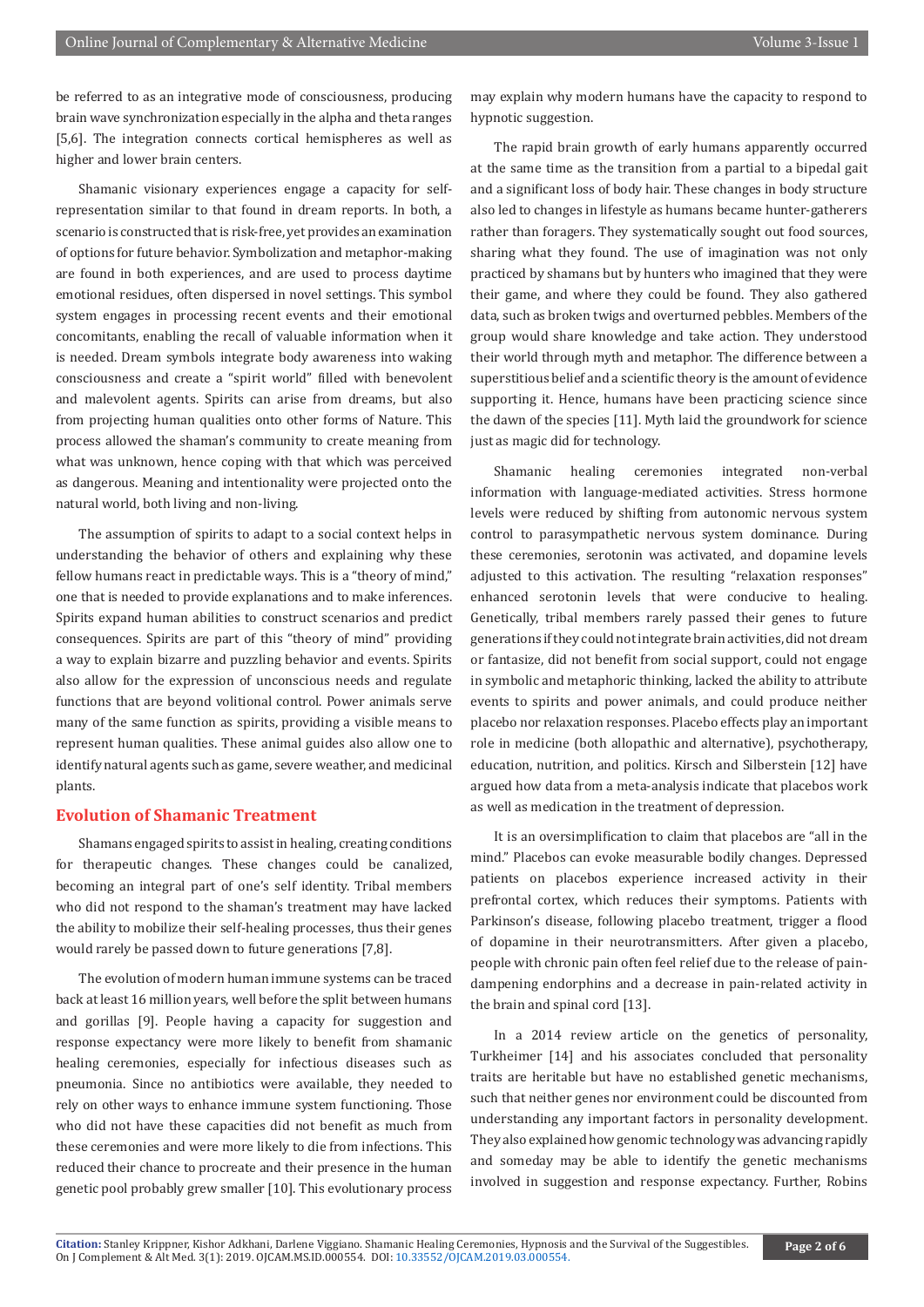[15] added that genetic factors account for about one half of the variability in personality. Some writers have even cited data from epigenetic research to suggest that environmental changes can alter gene expression and that these changes can be passed on to future generations. However, Ptashne [16] in a 2013 article in Nature, reported that there remains no convincing evidence to suggest that temporary modifications due to epigenetics self-perpetuate across generations. Hence, uncovering the exact mechanisms of heritability of personality traits still remains a challenge.

### **Shamanic Healing Practices and Hypnosis**

Shamanic [17] and other traditional healing methods have been associated most closely with hypnosis for various reasons [18]. The word "hypnosis" is a social construct with a rich conceptual history, and it was popularized by James Braid, an English physician in the 19th century [19]. Although one can contend that traditional/indigenous healing practitioners employ "hypnosis-like procedures," it is not accurate to label their methods as "hypnosis." The ubiquitous nature of hypnotic-like procedures in traditional folk healing practices is the result of the way that adaptive human capacities can be canalized and shaped. These capacities include expectancy, suggestibility, responsiveness to placebos, the ability to imagine a suggested experience, and the capability to strive toward a goal [20,21].

Shamanic ceremonies typically consist of induction, deepening, suggestion, and enactment, the same stages that characterize most forms of contemporary hypnosis. The Navajo sand painting ceremony, the arrangement of "power objects" on a mesa by Andean curanderos, the drumming and chanting healing rituals of Siberian shamans, and the "throwing of the bones" by various Asian, African, and Nordic practitioners are examples of procedures that may not be "hypnosis" but are certainly "hypnotic." The use of social support and synergy in these procedures is consistent with Darwin's emphasis on cooperation as facilitators of the evolutionary process [22].

While parallels are often drawn between shamans and hypnosis practitioners, there are certain differences between their roles as well. The shaman is encountered as an open, involved, and accessible member of his or her community. However, a practitioner of hypnosis usually sees a client in a time-limited Session, and little is known about the practitioner except what happens during the psychotherapeutic, counseling, medical, or dental session. Shamans generally take their time and work within the setting of the extended family and community, most often working in a group setting. While their methods might be dissimilar, both shamans and practitioners employ procedures designed to induce certain experiences in their clients that bring significance to each of their reputations as experts. Milton Erickson shared practices and roles in common with shamans, clinical hypnotists, and psychotherapists. He fit his cultural community, took his time, worked in various settings, and held the reputation of an expert ("Ericksons on Erickson Documentary" available at [https://www.youtube.com/](https://www.youtube.com/watch?v=71GMGH7Oe8Q) [watch?v=71GMGH7Oe8Q](https://www.youtube.com/watch?v=71GMGH7Oe8Q)).

### **Events and Experiences**

The Greek philosopher Epictetus urged his students to discriminate between event and experience, noting that what happens to them was not as important as how they reacted to that event. There is a difference between the procedures carried out by the shaman or hypnotic practitioner and the internal phenomenology that marks the client's experience. A certain procedure that is intended to produce a particular experience might do so or not. Effectiveness can be determined by observable behavior as well as by clients' reports. The same is also suggested by the richness of placebo literature, which makes it clear that individuals have the ability to control their physiology down to the cellular level. This effect is so powerful that in formal studies, one assumes that at least one third of the participants who receive a placebo will do as well as or better than those getting the medication being evaluated. Similarly, the beliefs and expectations of the experimenter (and the practitioner) also have a powerful effect on the effectiveness of both the medication and the placebo. These effects were illustrated by Irving [23] in the book, The Emperor's New Drugs: Exploding the Antidepressant Myth.

Shamans made use of a variety of herbs, brews, teas, and poultices derived from plants, animals, metals, and other natural ingredients. If their clients were indeed suggestible and exhibited response expectancy, these remedies would still be regarded as effective, regardless of whether they contained active ingredients. Nonetheless, more than one indigenous pharmacopeia contains many remedies that would be considered effective even at present day standards. For example, the pharmacopeia of the Rappahannock tribe contained more medically active substances than did the pharmacopeia of the European invaders [24,25]. Likewise, the indigenous Samoan pharmacopeia contained over 100 herbal mixtures that drew on over 90 different plant species. At present, there are over 120 plant-derived substances used globally as medicines, the best-known being reserpine, digitalis, and vincristine.

## **Placebo Effects and Mechanisms**

Regardless of the effectiveness of the shamans' methods in alleviating symptoms and treating health conditions, it is still considered as a type of placebo effect by many. In order to validate this claim, it is also important to look at the nature in which placebos work. Placebos fall into several categories; illusions of observation, bias, non-specific effects, and physiological effects. The illusory effects include the time when an effect is measured, which might be a time when the symptom is temporarily reduced. Bias effects include participants' desire to please the experimenter and modify their change in pain level or other symptoms accordingly. Non-specific effects include the fact that simply being observed in a clinical trial often results in positive changes. Finally, there are actual physiological effects resulting from what Steven Novella [26] calls "the ritual of treatment."

Believing that one is being treated may reduce anxiety – in turn – potentially reducing sympathetic activity, blood pressure,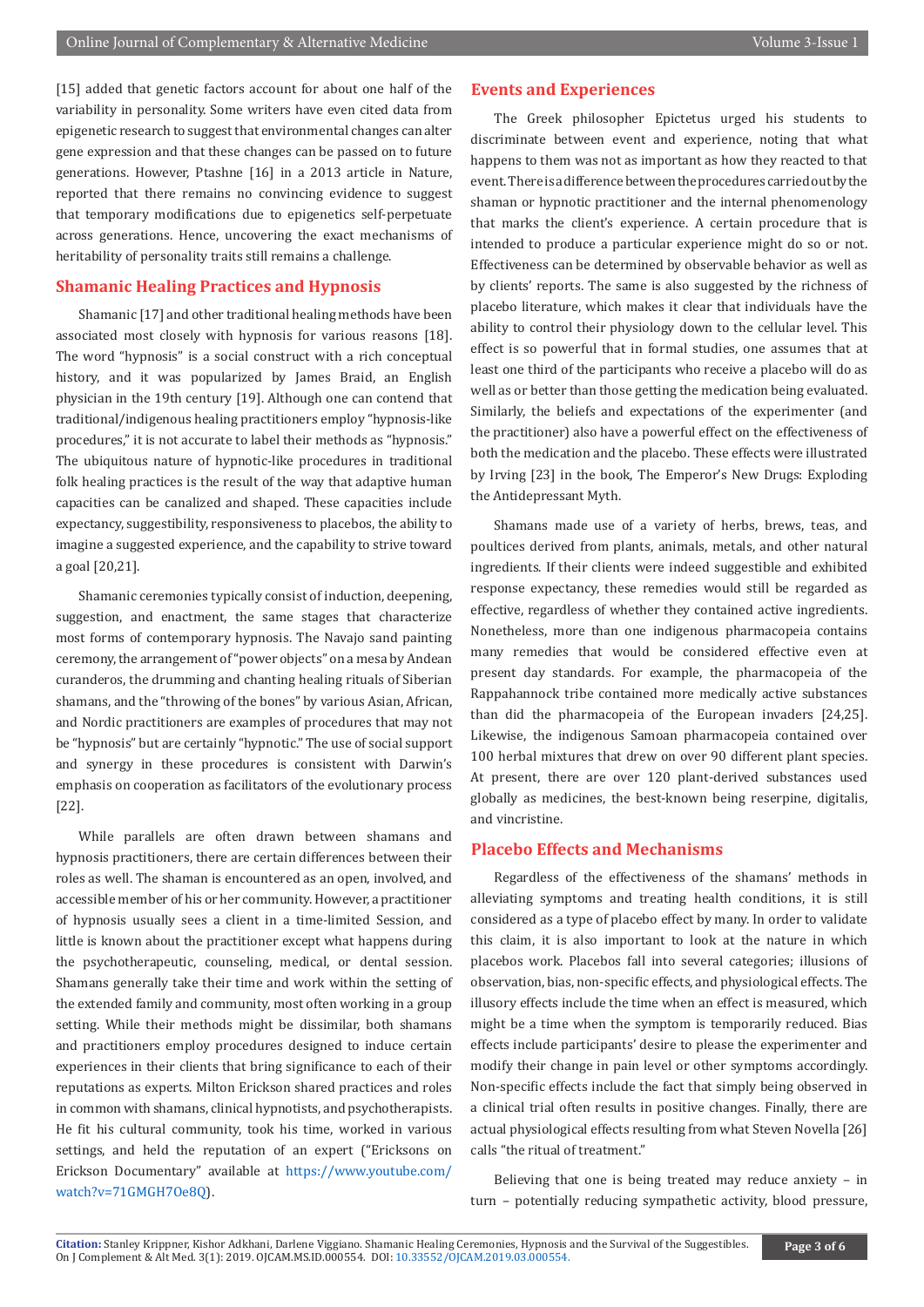strain on the heart, and the level of stress hormones. In addition, conditioning and expectation may evoke the release of natural endorphins and an increase of dopamine in the brain's reward centers. Therefore, when someone takes a placebo and believes it will work, this expectancy often leads to a cascading effect that promotes healing. Thus, the placebo effect is more self-empowering than a reflection of vulnerability influence. This perspective is supported by data indicating that research participants showed positive changes even when they were told that they were being given inert placebos. However, there are some alternative therapeutic techniques that have been proven to be more effective than placebo or pharmaceuticals, such as acupuncture for the treatment of irritable bowel syndrome [27]. Regardless, there is a lot to learn from traditional forms of healing, without dismissing the complex psychological and physiological human reaction as mere placebo effect compared to alternative methods [14].

# **Placebo Vs. Pharmaceutical Methods in Treatment**

In considering the efficacy of placebo treatments, it is also worth noting the other side of the debate: the efficacy of pharmaceutical drugs. Although people commonly believe that specific drugs are more potent for treating certain disorders, the reality is often masked. A study published in the Journal of Clinical Epidemiology in 2015 found that one third of 185 meta-analyses regarding drug efficacy were written by pharmaceutical industry employees or funded by the industries, indicating the relative influence of profit-driven corporations and a shift away from evidence-based medicine [28]. Similarly, an independent review found that the drug Paxil (paroxetine) was not safe for use by teenagers despite the initial drug trials in 2001, which was funded by the manufacturer GlaxoSmithKline and marketed Paxil as safe for adolescents [29]. It has also been found that drug response decreased over time in treatment of neuropathic pain, in contrast to considerable increase in placebo effects [30].

The debate surrounding the efficacy of antidepressants *vs.* placebos in the treatment of depression has been around for a while without any foreseeable consensus. The debate also holds some significance to the utility of alternative therapies like hypnosis in the treatment of depression. Yapko [31] pointed out the following key problems in the supposed efficiency of antidepressants;

- Unidimensional clinical formulation of depression that is purely biological
- Passive role of patients

Existing medico-politics that corrupt clinical trials and reporting

- Misleading advertisements
- Conflicting data that confuse clinicians and consumers
- Inaccurate dosing
- Side-effects
- Harm to the environment

He proposed that psychotherapy coupled with hypnosis could offer the best solution to all eight concerns mentioned. While the advantages of automatic response systems were a positive survival trait favored by evolution, some of these, such as an aggressive reaction to perceived threat, are now less appropriate, and humanity needs to "de-automatize" them through hypnosis, medication, and other voluntary control procedures. Such practices seem to have long-term effects on neural systems, with specific strengthening of the evaluative networks. This allows for some degree of human control of their evolutionary pathways [32].

#### **Example: Curanderismo and hypnosis**

Curanderismo, a type of Mexican and Mexican-Americantraditional healing practices, is widely employed in the Southwest United States and helps us draw some useful comparisons with hypnosis. Curanderismo combines Mayan and Aztec folk medicine with Roman Catholic religious rituals, European witchcraft, Arabic medicine, and regional influences. The underlying focus of Curanderismo is spiritual is essence such that every item on their altar have religious significance, providing focus for the patient's goal-striving. Motivation and striving toward a goal also are important components of hypnotic treatment. Similarly, the curandero also plays healing songs on their flutes drawing attributions to the seven chakras. This type of multisensory experience is also a frequent component of hypnotic treatment.

In Curanderismo the etiology of sickness is understood as being triggered by natural, psychological, or supernatural causes. Among their vast collection of herbal medicines, some did contain medicinal properties, while others were relied on for their role as placebos to increase medicinal effectiveness. Similarly, clinical hypnosis can enhance a patient's response to medical procedures, especially anesthesia or analgesia. A major part of Curanderismo practice involves the active involvement of the patients in eating healthy or following certain regiments. Similarly, in hypnotic treatment, homework assignments are provided. In some cases, the patient is taught self-hypnosis or given a cassette that will reinforce suggestions made during the hypnotic session.

Another aspect of the Curanderismo method involves use of colorful fabric containing images of plants, animals, and birds thought to empower patients, often in sessions where they are asked to imagine contact with healing agencies. In clinical hypnosis, imagination is often utilized where patients might be asked to imagine immune system enhancement or the improvement of blood flow and the release of nervous tension. Curanderismo utilizes several specialists; herbalistas supervise herbal treatment; *senoras* prescribe home remedies; *magicas* combine herbs with spiritual practices, such as prayers, chants, burning incense, and lighting candles. In comparison, there are sects within hypnosis such as clinical hypnosis, medical hypnosis, and dental hypnosis, all provided by different specialists [33,34].

Curanderismo also often employs forms of movement and dance that reinforces treatment and promotes the balance that is a central concept of the practice. In hypnosis, reinforcement is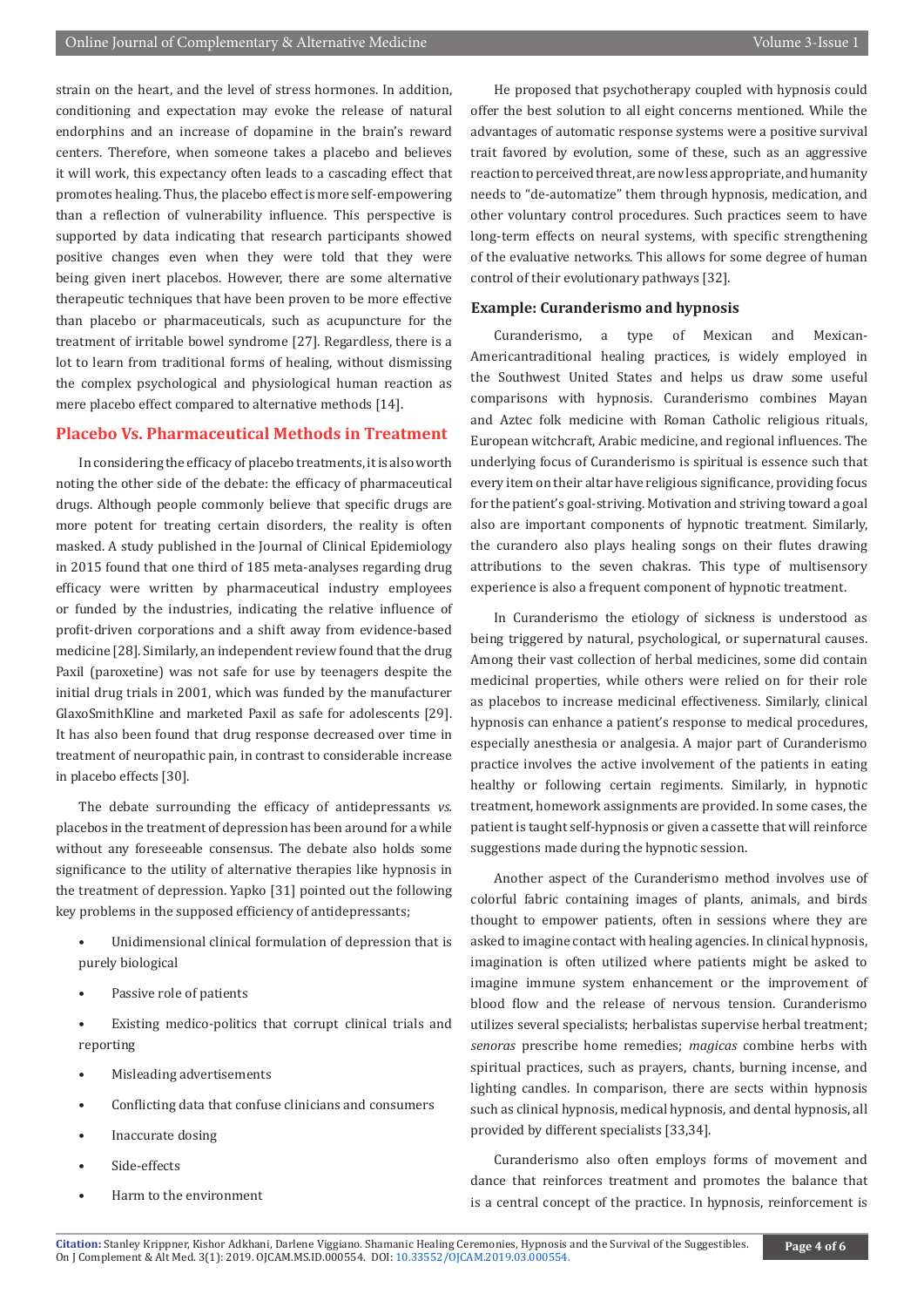provided by telephone calls, self-hypnosis, homework assignments, and social support. Just as dance rituals are highly scripted, hypnosis sessions are carefully scripted, structured, and sequenced to obtain the maximum effect. Curanderismo and other traditional healing systems often use chants as well as drums and other percussion instruments in their rituals. Rhythmic sounds can produce "sonic driving," which alters patients' attention. In the same light, clinical hypnosis often uses repetitive statements as an attention-altering procedure. Both Curanderismo and clinical hypnosis enable patients to decipher symbols and metaphors, carry out "task demands," translate suggestions into appropriate action, and develop learned skills. Aspects of Curanderismo and other traditional healing systems resemble hypnosis and hypnotically facilitated psychotherapy, even though one cannot rightly proclaim that curanderos and curanderas employ "hypnosis" [35,36].

#### **Conclusion**

In conclusion, it can be proposed that traditional healing practices played a role in human evolution, leading to what might be called the "survival of the suggestibles." With the exception of surgery and the herbs that had medical properties, patients' responses to traditional healing rituals and practices depended on factors such as expectancy, suggestion, and the placebo effect. Those patients who did not possess these traits did not respond favorably to those methods and hence died; and their genes dropped out of the gene pool. Hence, expectancy, suggestibility, and placebo responsiveness were traits that were adaptive in human evolution. These traits are among those that characterize people who respond to hypnotic suggestions as well [37,38].

In present day psychotherapy too, suggestion and rituals play a significant role, even if they operate on an unconscious level, as demonstrated by Jerome Frank in his classic book Persuasion and Healing [40]. Similarly, Milton [39] used a method of storytelling in psychotherapeutic procedures in order to bring about nonvoluntary responses, which is comparable to the methods of the shamans and their injunction of tricking people to help them get well.

When psychotherapists speak of using their "clinical intuition," they are obtaining information in ways not accessible to their peers. This is tantamount to shamanic journeys, especially when the psychotherapist has a dream about the client that is instructive [41,42]. Adam Crabtree [43-45] has summarized the evolutionary process quite well, stating that there are three powerful beliefs that came to be the basis for contemporary insights into human potential. First, humans have a dynamic inner mental world that operates continuously, even when it is not available to conscious awareness. Second, in exploring this world, psychotherapists and other practitioners discover a reservoir of inner awareness that can be evoked in hypnosis and similar conditions. Third, the evocation of these resources is the means by which humans have engaged in their evolutionary development. Hypnotic-like procedures and processes may well be catalysts for some aspects of human evolution.

# **Acknowledgement**

None.

# **Conflicts of Interest**

Authors declare no conflict of interest.

#### **References**

- 1. Pickren WE (2014) The psychology book: From shamanism to cuttingedge neuroscience, 250 milestones in the history of psychology, USA.
- 2. [Petrovic P, Kalso E, Petersson KM, Ingvar M \(2002\) Placebo and opioid](https://www.ncbi.nlm.nih.gov/pubmed/11834781) [analgesia-Imaging a shared neuronal network. Science 295\(5560\):](https://www.ncbi.nlm.nih.gov/pubmed/11834781) [1737-1740.](https://www.ncbi.nlm.nih.gov/pubmed/11834781)
- 3. Jones D (2015) Rite reasons: Why your brain loves pointless rituals. New Scientist.
- 4. Laughlin Jr CD, McManus J, d'Aquili EG (1979) Introduction. In EG d' Aquili, J McManus and CD Laughlin Jr (eds.), The spectrum of ritual: A biogenic structural analysis, Columbia University Press, USA.
- 5. Winkelman M (1992) Shamans, priests and witches: A crosscultural study of magico-religious practitioners. Anthropological Research Papers, USA.
- 6. Winkelman M (2011) Shamanism and the evolutionary origins of spirituality and healing. NeuroQuantology 9(1): 54-71.
- 7. Dennet DC (1991) Consciousness explained. Boston: Little, USA.
- 8. McClenon J (1997) Shamanic healing, human evolution and the origin of religion. Journal for the Scientific Study of Religion 36: 345-354.
- 9. Pääbo S (1999) Human evolution. Trends in Genetics 15(12): M13–M16.
- 10. McClenon J (2002) Wondrous healing: Shamanism, human evolution and the origin of religion. DeKalb, USA.
- 11. Ludden D (2013) Science on the run. PsyCRITIQUES 58(49): Article 5.
- 12. Kirsch I, Silberstein G (1998) Listening to Prozac but hearing placebos: A meta-analysis of antidepressant medication. Prevention & Treatment 1(2): Article 2a.
- 13. [Marchant J \(2015\) Consider all the evidence on alternative therapies.](https://www.ncbi.nlm.nih.gov/pubmed/26469005) [Nature 526\(7573\): 295.](https://www.ncbi.nlm.nih.gov/pubmed/26469005)
- 14. [Turkheimer E, Petterson E, Horn EE \(2014\) A phenotypic null hypothesis](https://www.ncbi.nlm.nih.gov/pubmed/24050184) [for the genetics of personality. Annu Rev Psychol 65: 515-540.](https://www.ncbi.nlm.nih.gov/pubmed/24050184)
- 15. Robins RW (2002) The nature of personality: Genes, culture, and natural character. Science 310: 62-63.
- 16. [Ptashne M \(2013\) Epigenetics: Core misconcept. Proc Natl Acad Sci USA](https://www.ncbi.nlm.nih.gov/pmc/articles/PMC3645541/) [110\(18\): 7101-7103.](https://www.ncbi.nlm.nih.gov/pmc/articles/PMC3645541/)
- 17. McClenon J (1997) Shamanic healing, human evolution and the origin of religion. Journal for the Scientific Study of Religion 36: 345-354.
- 18. Ellens JH (2009) The healing power of spirituality: How faith helps humans thrive. Santa Barbara, CA, USA.
- 19. [Woodward F \(2003\) Phenomenological contributions to understanding](https://www.ncbi.nlm.nih.gov/pubmed/14723451) [hypnosis: Review of the literature. Psychol Rep 93\(3 Pt 1\): 829-847.](https://www.ncbi.nlm.nih.gov/pubmed/14723451)
- 20. Cooper G, Thalbourne MA (2005) Mc Clenon's ritual healing theory: An exploratory study. Journal of Parapsychology 69(1): 139-148.
- 21. McClenon J (2006) The ritual healing theory: Therapeutic suggestion and the origin of religion. In P McNamara (eds.) Where God and science meet: How brain and evolutionary studies alter our understanding of religion, CT: Praeger, Westport, Ireland, 1: 135-158.
- 22. Corning PA (2003) Nature's magic: Synergy in evolution and the fate of humankind. Cambridge University Press, UK.
- 23. Kirsch I (2010) The emperor's new drugs: Exploding the antidepressant myth. Basic Books, USA.
- 24. Moerman D E (1986) Medicinal plants of Native America. (University of Michigan Technical Reports 19). Ann Arbor: Museum of Anthropology, University of Michigan, USA.